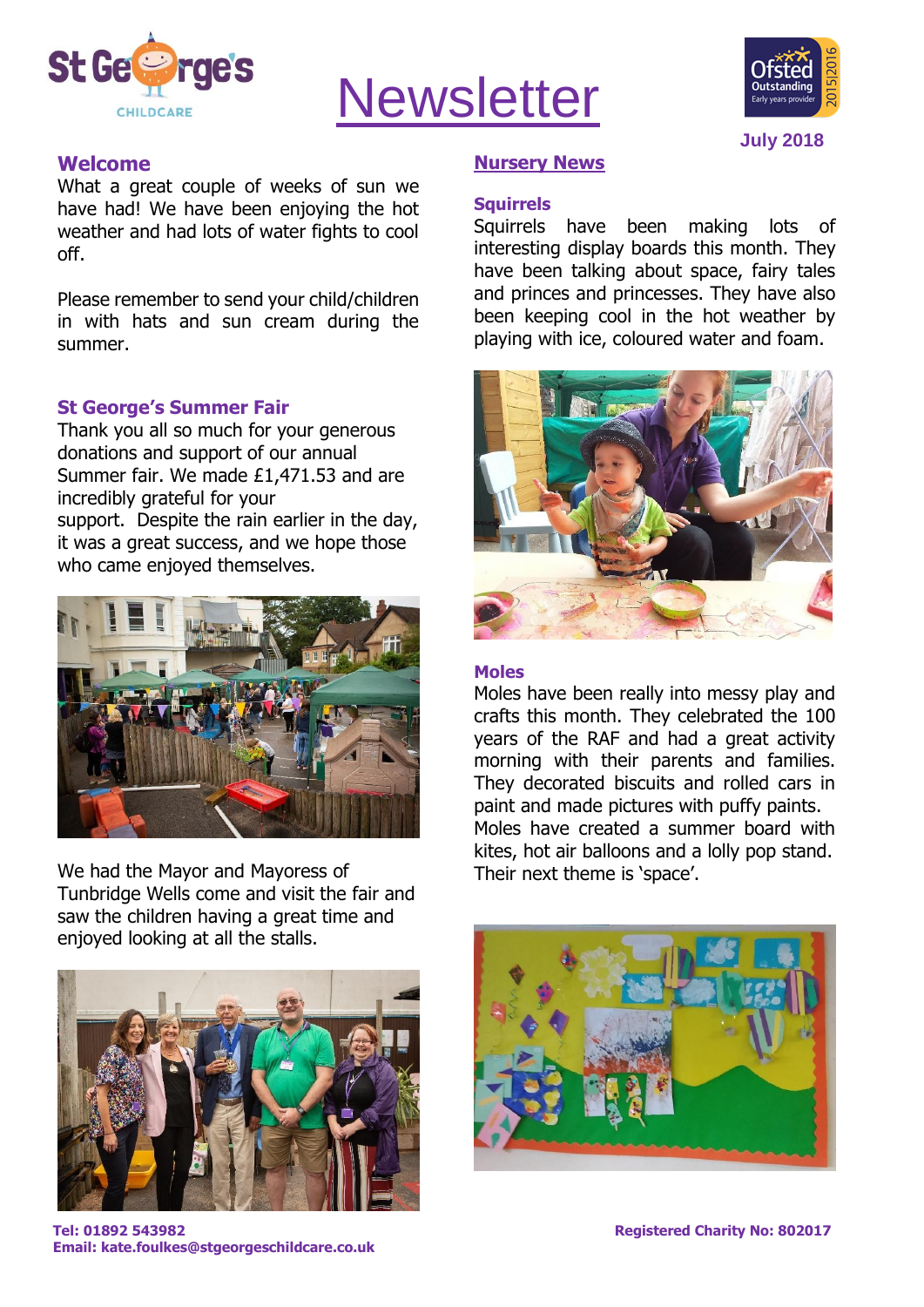#### **Badgers**

This month Badgers have been talking about holidays and linking this with their theme of 'transportation' and 'at the beach'.



Badgers staff would like to say a massive thank you to the parents who came to support their sports day and their generous doantions. We raised £564!

#### **Little Dragons**

Little Dragons have had such a fun year with lots of activities as well as trips to Barnetts Wood and Ashurst Place at Christmas and Easter to sing songs for the residents. They have enjoyed learning about animals including the life cycle of caterpillars, exotic animals with a visit from ZooLab and a trip to Pets at Home. They have all enjoyed playing in the garden and getting mucky in our new Mud Kitchen and more recently water fights on Beach Day and racing and taking part in Sports Day.



#### **School Leavers**

St Georges would like to wish the children who are leaving to go to school -all the best for September! We hope you continue to enjoy learning and making friends and hopefully might get to see some of you at Holiday Club in October.

#### **Summer Holiday Club**

They have had a fun start to the summer holidays by visiting Grosvenor and Hilbert park and celebrating Hamdy's -our new member of staff's birthday.



Holiday Club have lots of fun trips planned over the summer and are looking forward to learning about conservation and seeing the animals at Hemsley Conservation Centre in Sevenoaks in August.

#### **Kitchen**

Over the past month the children have loved picking vegetables from the garden and taking them to Sherrell, Julie and Mary in the kitchen to use in the meals for nursery.